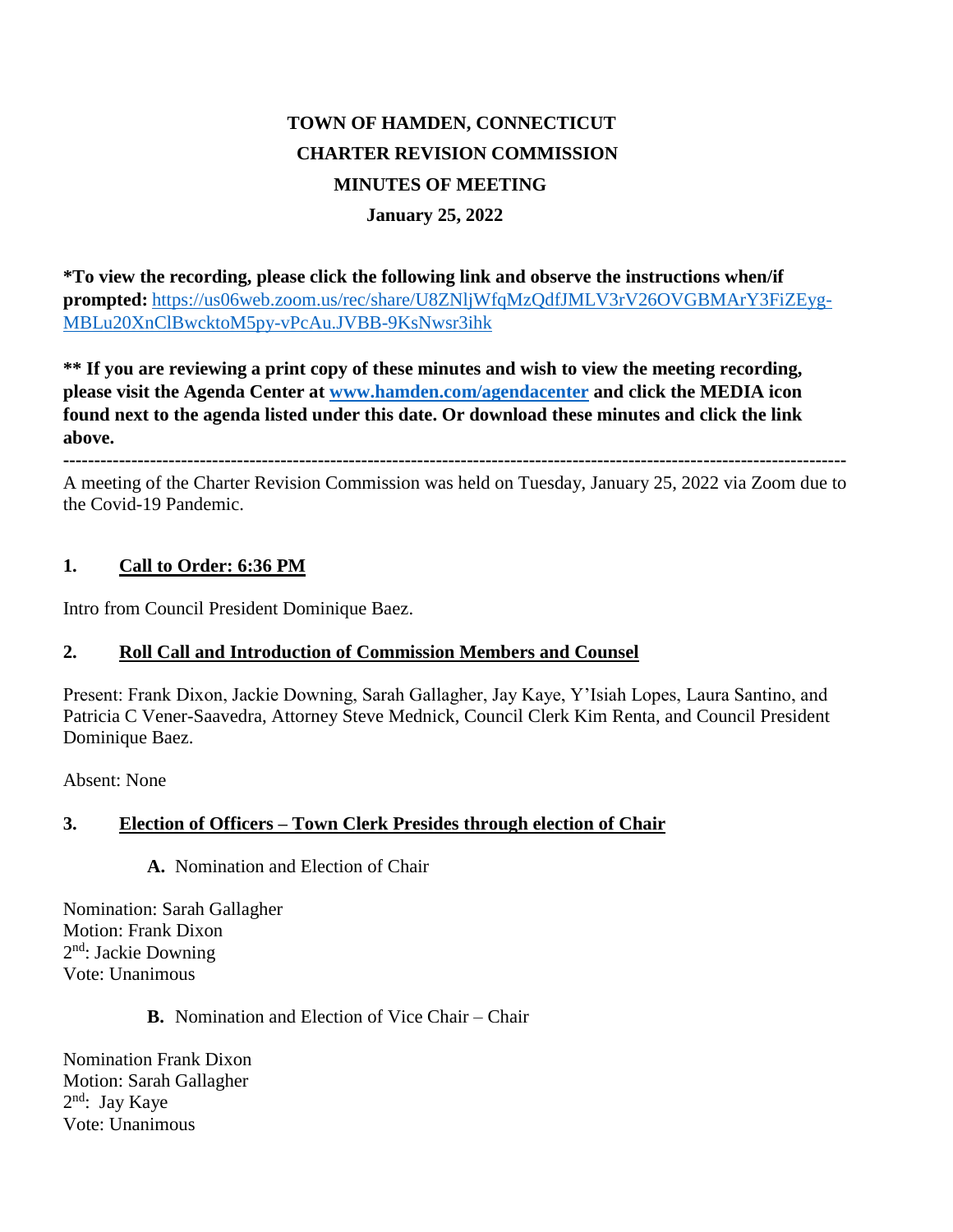#### **C.** Nomination and Election of Secretary – Chair

Nomination: Patricia C Vener-Saavedra Motion: Sarah Gallagher 2<sup>nd</sup>: Jay Kaye Vote: Unanimous

## **4. Discussion of Meeting Schedule – moved to after the public hearing**

## **5. Convene Public Hearing: Start Time: 6:43 pm**

### **A. Overview of the Law of Home Rule, Municipal Charters, 2020-2021 Charter Project and 2022 Mission: Attorney Mednick**

Project and 2022 Mission: Attorney Mednick explains that Local Government has no actual sovereignty, rather states and feds do. Goes back to mid-19th century after civil war (Nebraska) - municipal entities (corps) only has powers explicitly granted to them and must be indispensable (rather than convenient). State constitution determines this. See 7-148 of general statutes. We deal with structure, functions, fiscal powers, and personnel. Must have executive and legislative body. Everything else is optional.

- Goals clarity, flexibility, accountability, and avoid paralysis / disregard.
- Cannot do recalls, nor term limits (unless granted by state statute), for example.
- State law has given collective bargaining a basis in law

Scope of this Commission: The LC resolution that formed this Commission stated the focus is on the work of the 2021 commission. However, the commission is not limited to only the work that happened last year. Overview of the Process:

- The process starts tonight with organizations meeting and public comment.
- Next meeting will talk to public officials (mayo, legislative council, town clerk) and then work through the chapters of the charter.
- There is a required second statutory public hearing and comment session that will be held later on in the process. However, public comment can be given via email at [CRC2022@hamden.com](mailto:CRC2022@hamden.com)**.**  Also during public comment sections of meetings.
- After 2nd public meeting we vote on the proposed charter revisions and send to LC, they have 60 days to vote to pass it or send it back to the CRC with questions and comments. If they send it back to the CRC, we can only act on what they raise.
- The CRC then has 30 days to answer questions and send back to LC. Then they get it back and vote on either whole or changes. Then on to public referendum. By state law, town is entitled to put out explanatory text before November election. Which would be an objective document for voters to review!
- LC develops questions for the ballot. CRC can help with this
- Goal to get on the November ballot.

Questions: Kaye - Council resolved that we would look at only certain things but we are not constrained by that. Mednick confirms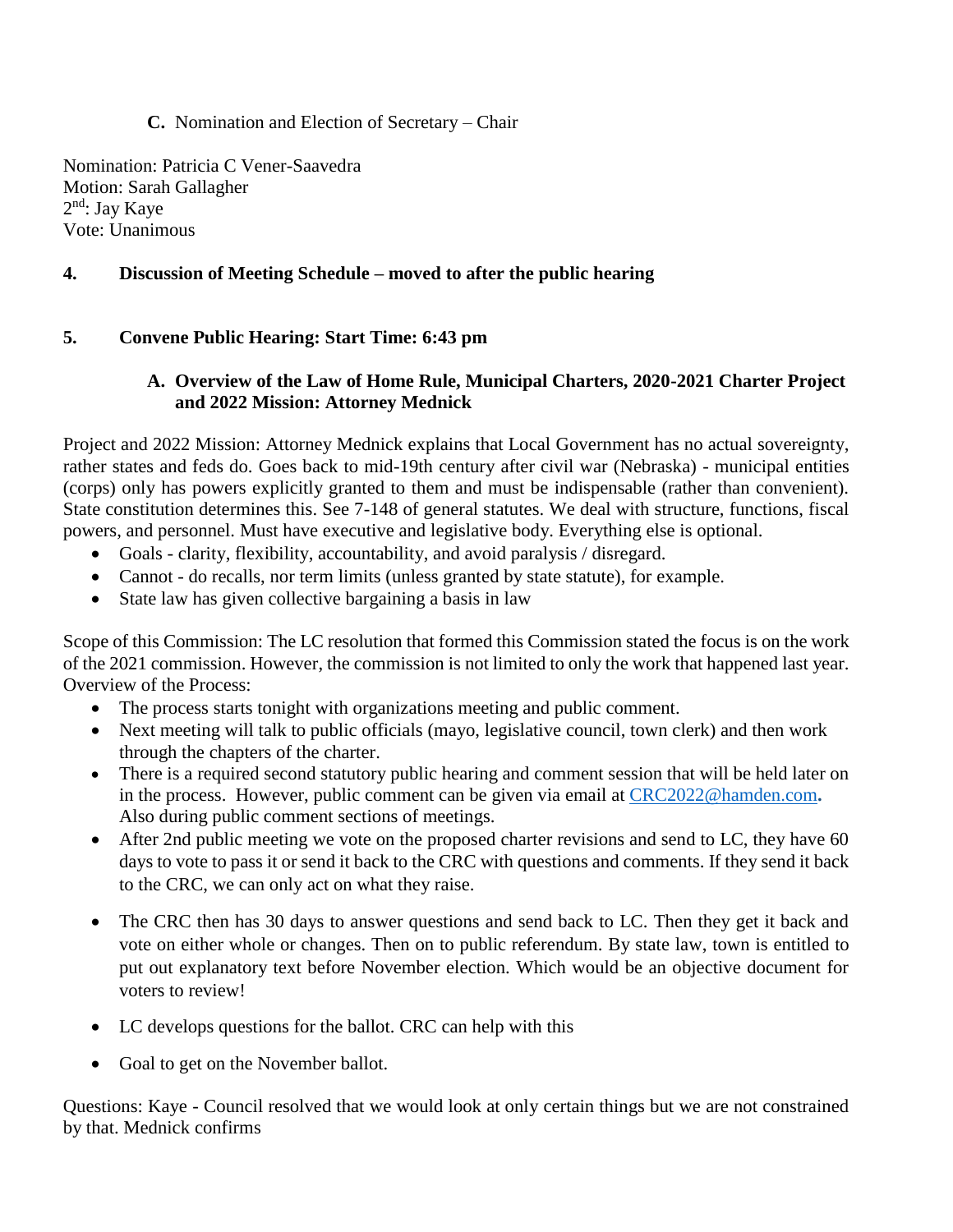Gallagher -asks, "When should we aim to have 1st draft done?" Mednick replies "end of May." Need to give Council time yet also be complete. Council has up to 60 days but that would be unusual. They could get it looked at and voted on in June. they must be done by end of Aug because it has to go to Secretary of the State in the first week of September for November ballot inclusion. If another round needed, they only get 14 days.

Kaye - Council is pressed because that's the same time as the budget considerations. Possibly we could get finished before then.

Mednick -explains that this is why he encourages our next meeting be with Council.

## **B. Brief Introduction of Commission Members**

#### **C. Public Testimony (Note: Public Comment Log #1 is attached hereto and the written Public Comments for this meeting can be read here):** [https://www.hamden.com/Docu](https://www.hamden.com/DocumentCenter/View/5309/01-25-2022)[mentCenter/View/5309/01-25-2022](https://www.hamden.com/DocumentCenter/View/5309/01-25-2022)

**Speaker:** Karlen Meinsen - has been following process. It was a professional process last time. Appreciated first efforts, mentions financial, equity and diversity aspects. "Sometimes you have to look farther outside the box to find solutions." Need to look at structure.

No other public testimony.

## **End Time: 7:24**

## **6. Discussion and approval of 2022 Meeting Schedule**

Proposal from Poll: Every other Tuesday at 7:00

## **7. Further Discussion and Questions – Members**

Proposed Schedule:

- Feb 8th testimony of Mayor, Legislative Councilmembers, Town Attorney Gruen and Town Clerk.
- Feb 19 (Saturday 10:30 AM) address 3 chapters and preamble, definitions ch 1, ch 3 processes, changes and mistakes need to be addressed. ch 2 had no changes but we can look at it anyway.
- March 1st (Tuesday) ch 4, review of LC, ch 5 Mayor's section, emergency power, COO/Chief of Staff issues, ch 6 no changes but could be. May want panelists for this discussion
- March 19 10:30 AM ch 7, 9 board and commission issues may want panelists for this discussion and it may take 2 meetings
- March 29th (Tuesday) Police Commission, BOE (still in Ch 9) Ch 8 department heads
- April 13th (Wednesday) budget reform. May want a panel.
- April 30th 10:30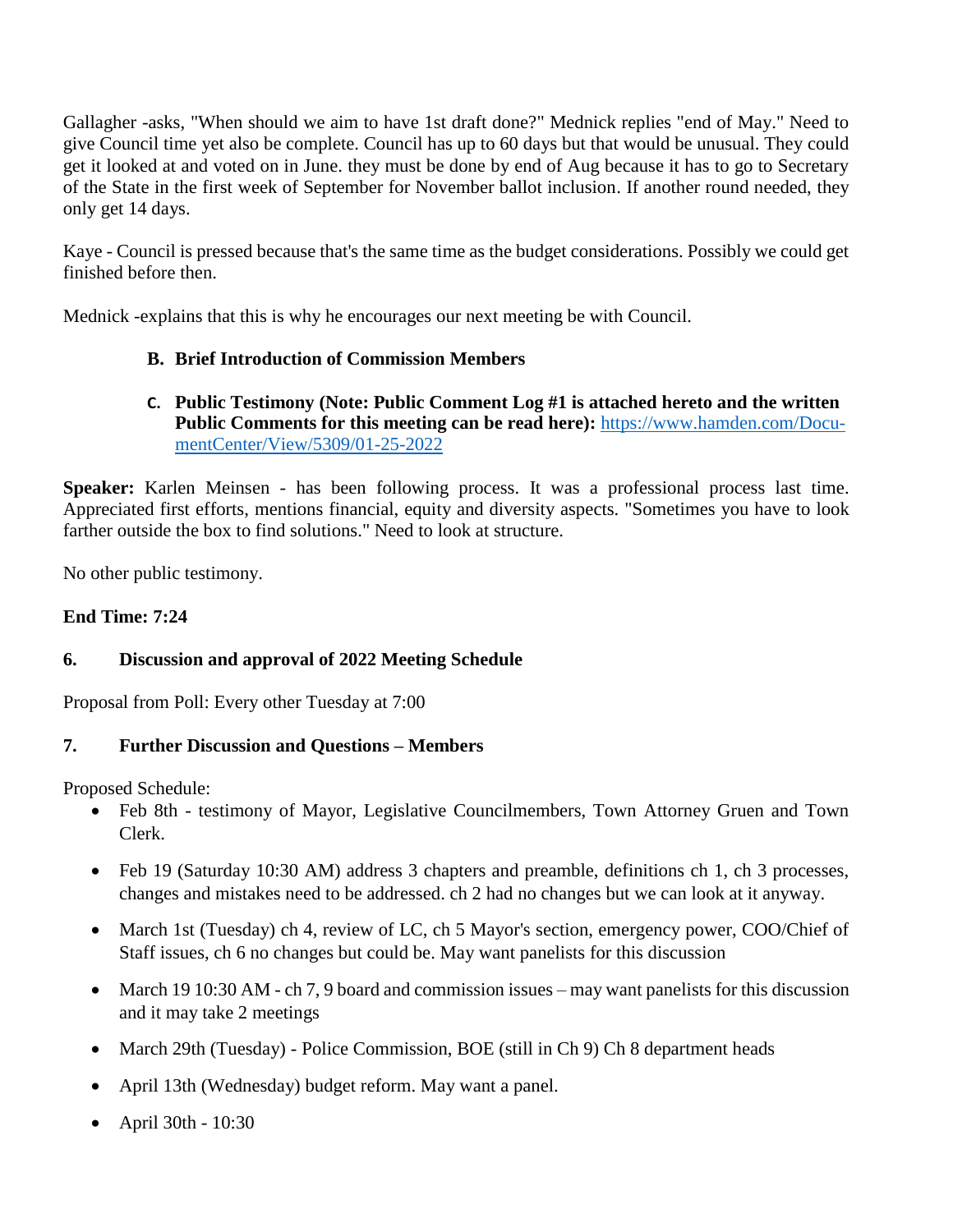- May 10th open and unscheduled
- May 17th Public Hearing
- Final Meeting TBD

#### **Vote on this next meeting.**

Gallagher asks if we open each meeting with a period of public comment? Limit to items on agenda and limit time (especially if there are a lot of people).

Downing suggests this may not be necessary or advisable given time constraints,

Gallagher asks if we can be flexible about accepting comments for a given meeting.

Mednick replies that we can have a general rule that comments be relevant to items under consideration.

#### **Audience Questions**

Philip Cronan - Public comments; understands the constraints – Last CRC he had the experience where commissioners misunderstood/misinterpreted an item that a person brought up and ended up voting against it. So perhaps asking audience for clarification might be helpful.

Gallagher suggests we find opportunities for periods of time for comments where useful. Also we should look at topics for panel presentations.

Sarah Clark - 1) How will meetings be publicized and how will public attendees easily find the agendas? 2) Is there a way to inform people where they can see written comments?

Mednick says that Renta's summary can be attached to the minutes (as addendum) Mednick informs CRC that minutes must be drafted and posted within 7 days.

Kaye - What is CRC email address? Renta - [CRC2022@hamden.com](mailto:CRC2022@hamden.com)

Mednick explains that the plan for each meeting is to supply background documents in bite sized pieces of charter being worked on for a given meeting.

Debbie Ramaya - 1) supporting Cronan that public comment is really important especially given the admin's desire to be transparent. People are taking time to attend and their comments should be welcome. Maybe there can be a time limit on the comments. Have dialogue 2) Posting written in comments sometimes these are shown in screen share and that would be a better idea than having to go look for them in a browser elsewhere during the meeting. Kim Renta has done this for other meetings.

No other Further Discussion and Questions from Public or Members

#### **8. Adjourn Time: 8:08**

Motion: Frank Dixon 2<sup>nd</sup>: Jay Kaye Vote: Unanimous

Minutes submitted by Commission Secretary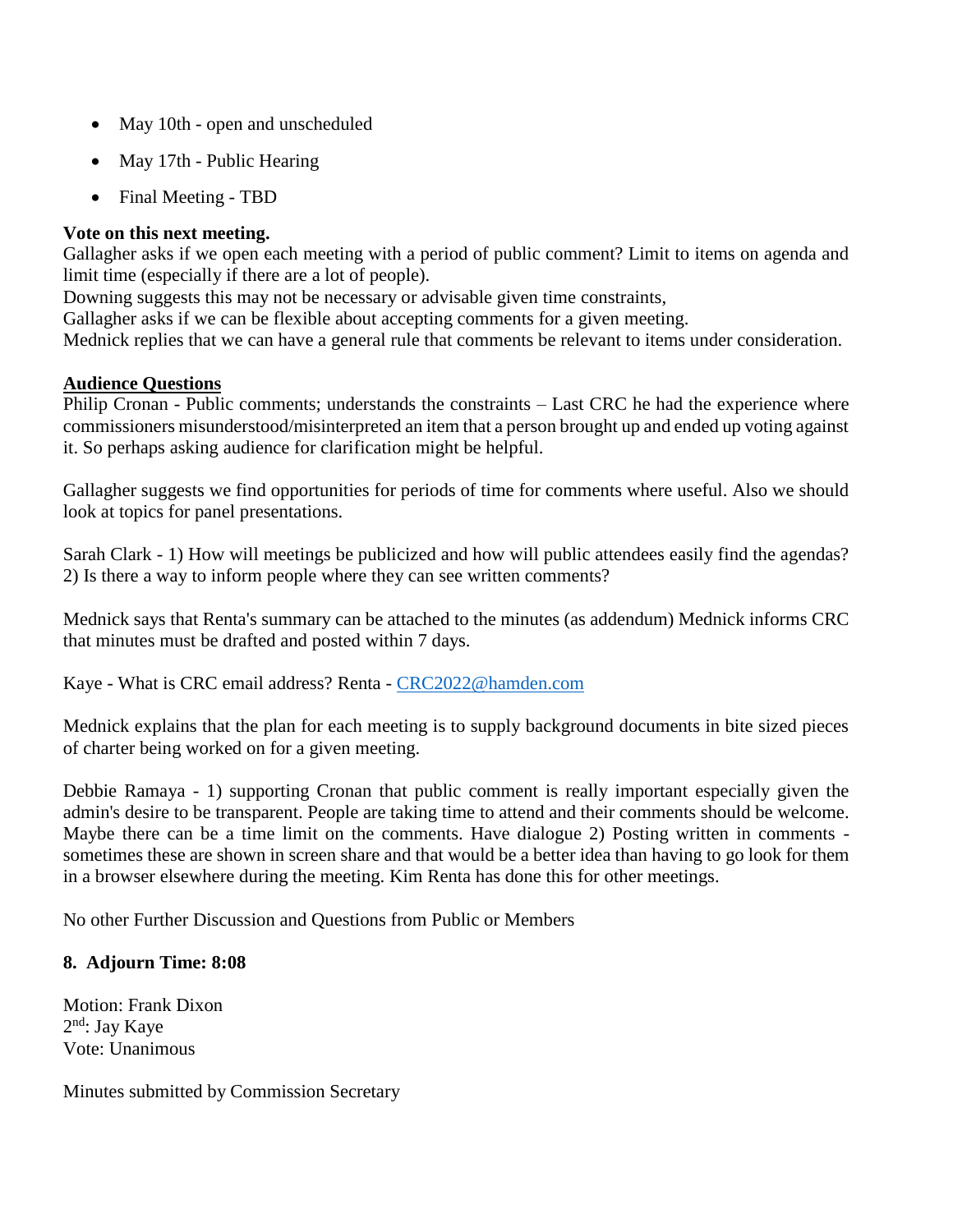## HAMDEN CHARTER REVISION COMMISSION PUBLIC COMMENT LOG #1: 25 JANUARY 2022

#### Name/Address Subject Matter 1. Elaine Dove Santa Fe Avenue Supports May 25, 2021 CRC Findings Move the Charter to the November 2022 Ballot 2. J. Charles and Diana S. Wakerley Blake Circle Support the following changes to the May 25, 2021 Proposed Charter: Unimpeded access to information: town should not impede the ability of citizens to obtain information by "delay or threatened charges." (Note from Counsel: This is government by the Freedom of Information Act which permits reasonable fees for copying and addresses time-lines for response.) • Report of Contracts and Agreements: Should be available for public review 3. Deborah Smith East Gate Lane Urges consideration of Council/Manager form of government 4. Diane Hoffman Wilmot Road Retain the Finance Commission and Diversity, Equity and Inclusion Commission Supports a term limit on Board and Commission Service, subject to following constraints: (a) members should be permitted to continue if no community member expresses interest in the position within two (2) months of posting; and, (b) may be apply to reapply after an absence of one (1) year from prior service Consider the merits of the Chief Operating Officer or Chief of Staff and avoid MERA issues pertaining to direct reports Supports three accountability tools listed on May 25, 2021 Report (Note: They are not listed in her comments)

- Supports Police Commission reforms, including:
	- o Nine (9) members from each Legislative Council District.
	- o Granting authority to Police Commission to serve as Civilian Review Board with subpoena authority
	- o Diversification of qualifications for Commission members
	- o Training Requirements
- Public comment opportunities should be robust and enhanced. Supports Sarah Clark's proposals in this regard